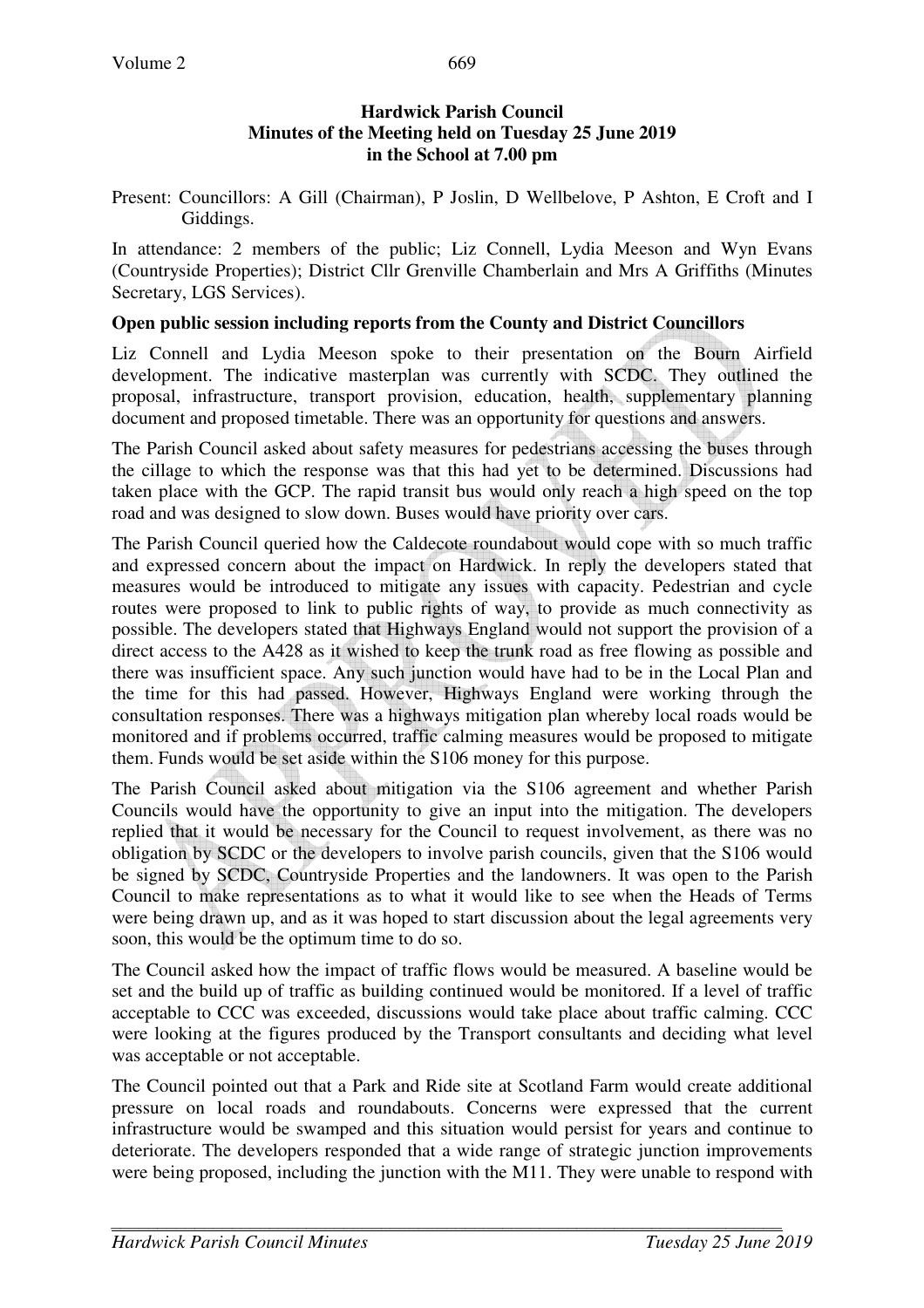certainty regarding the proposals for the Caldecote roundabout due to the public transport route. The GCP were looking at several different options for the bus route crossing the roundabout and until this was clearer it was not possible to respond. One possibility might be a two lane approach to the roundabout from the Cambridge direction. The Council warned that traffic would back up with a knock on effect to Hardwick and that a feeder lane would be too small to cope with the huge traffic impact at this point. The developers responded that they could arrange for their transport consultant to explain the transport model. The Council also drew attention to the forthcoming new development at St Neots which with the Park and Ride site would increase traffic flow significantly. The developers stated that they were awaiting the Highways England written confirmation regarding their position on an A428 junction but if Highways England did not object, there would be a very significant cost to the development, possibly resulting in a reduction in some forms of housing or amenities. The independent access proposed to the A10 at Waterbeach did not create a precedent as each case was looked at individually, and Waterbeach was three times the size. The Parish Council expressed the view that discussion was needed imminently. In response to a question, the developers confirmed that the traffic figures had been combined with the St Neots and Scotland Farm figures.

The developers were thanked for attending and were asked to arrange for their transport consultant to contact the Clerk to come and speak to the Parish Council, as the Council wished to ensure that all the relevant information was to hand in advance of discussions on the Heads of Terms.

The representatives of the developers left the meeting at 8 pm.

District Cllr Chamberlain spoke to his previously circulated written report. He highlighted:

- The Local Transport Plan consultation, including the CAM Metro. This is available on the Combined Authority website.
- The Bourn Airfield development SPD, which was discussed at a meeting of the Scrutiny and Overview Committee on 21 May. There was concern about the number of estimated car movements and considerable opposition to the proposals, with an expectation of serious rat running. There was unanimous criticism of the lack of a direct connection to the A428 and that public transport provision would only run from the north of the site to the city centre and not to other centres of employment. There were concerns that the transport infrastructure would not be in place before the development was built; concerns about the buffer zones on the eastern and western sides of the development, and that these should not include gardens; and concerns about the lack of healthcare provision within the development. The Committee had recommended that significant amendments should be made as it could not support the SPD in its current form.

The Parish Council also highlighted that the A14 would only have one lane leading to the Girton interchange, so all additional traffic heading for centres of employment would be funnelled into one lane. Queues were currently building back beyond the Madingley junction, where there was another pinch point. Cllr Chamberlain expressed the view that the only solution was an all-ways junction for the Girton interchange with the M11 to take people to the biomedical campus.

# **1. To approve apologies for absence**

Apologies were received from Cllr Rose (out of parish).

# **2. Declaration of interests**

2.1 To receive declarations of interests from councillors on items on the agenda and details of dispensations held None.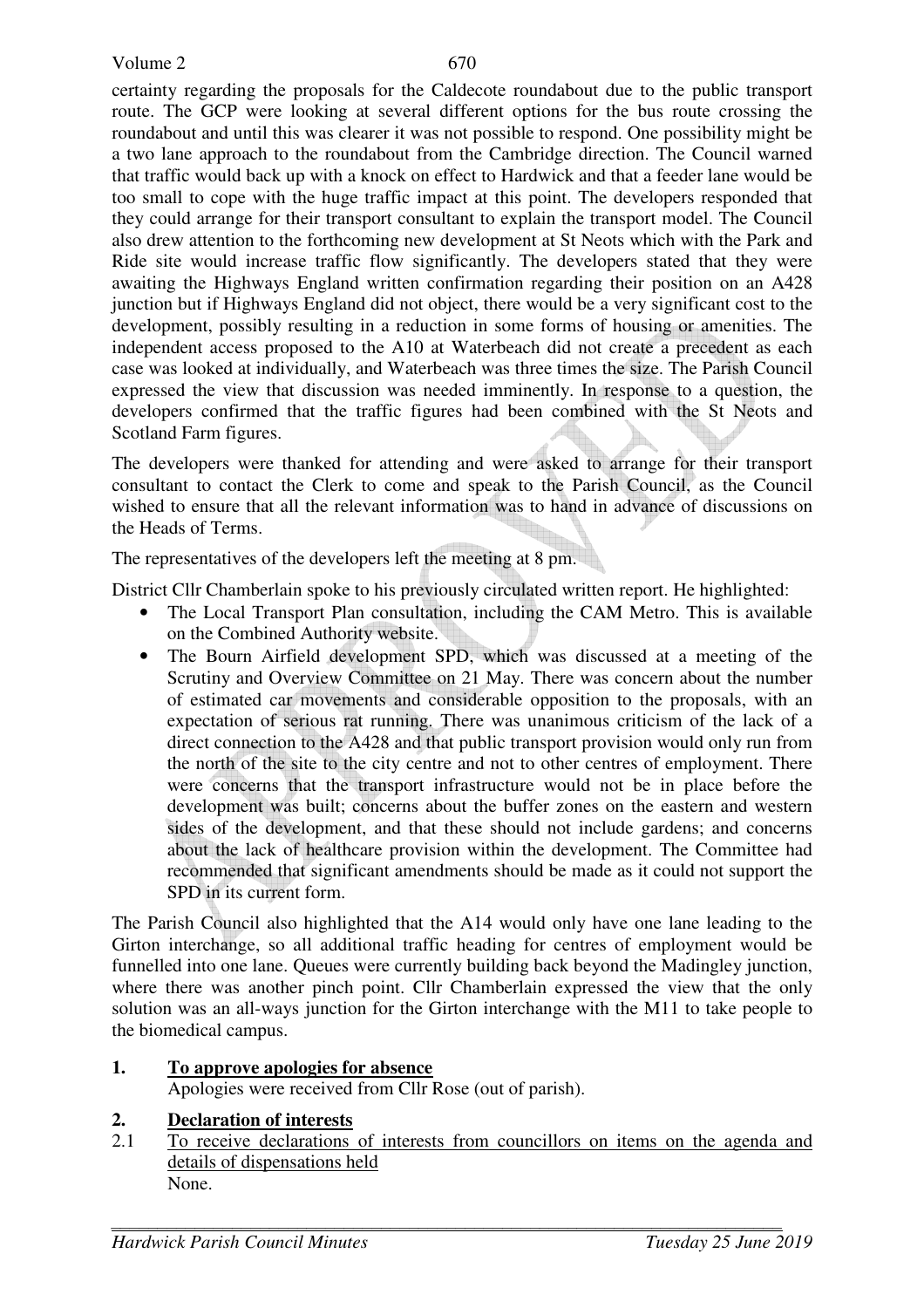Volume 2

- 2.2 To receive written and grant any requests for dispensation as appropriate for items on this agenda None.
- **3. To approve the minutes of the previous meeting on 28 May 2019**

RESOLVED that the minutes of the meeting on 28 May be approved and signed by the Chairman as a true record, after correcting 'teh' to 'the' under item 9.2. (Prop IG, 2nd PJ, carried with 4 in favour and 2 abstentions)

#### **4. Matters arising and carried forward from the last or previous meetings for discussion/decisions**

4.1 (Open) Green initiatives A suggestion was made for a line of additional trees on Egremont Road behind the existing trees to provide protection from vehicles and future succession. It was noted that the footpath to Caldecote, as a public right of way, was the County Council's responsibility.

 On a proposition by the Chairman, it was agreed to vary the order of business to take item 7.1.3 next.

7.1.3 Hardwick Community Centre Working Group suggestion that Hardwick Parish Council considers additional tree planting along Egremont Road

 RESOLVED that the Council should obtain further information from the Woodland Trust as to the types, quantities and sizes of trees and hedging available, and to consider this further at the next meeting, including whether trees might also be needed in Limes Road and Ellison Lane as well as Egremont Road.

It was suggested that the School could involve children in tree planting.

 RESOLVED that members may respond individually regarding Cllr Nieto's water initiative should they so wish.

4.2 (8.1) CCTV – to receive update from Neighbourhood Watch meeting and consider the next steps

RESOLVED, having noted the advice from the Police and correspondence from Orchard Park Community Council, to contact Orchard Park for further information about equipment providers, the cameras and control units needed, and information on the amount and costs of storage capacity, and the costs of ongoing maintenance.

- 4.3 (8.2) Emergency Plan update Cllr Giddings reported on his discussions to date and provided a draft plan which is to be circulated to members for final consideration and adoption at the next meeting.
- 4.4 (8.4) To consider report and recommendation for oak bench near the Church RESOLVED to accept Cllr Giddings's kind offer to apply furniture oil to the bench near the Church. The Council will reimburse Cllr Giddings for the cost of the furniture oil.
- 4.5 (8.5) CVC Duke of Edinburgh scheme volunteering to consider what to take forward RESOLVED to defer this item to the August meeting. Thanks were expressed to the volunteer litter picker who had done a very good job.
- 4.6 (8.9) To consider report and recommendation on Worcester Avenue play area wall

repairs RESOLVED, to continue to monitor the situation given Cllr Wellbelove's verbal report that he had looked at the wall again and considered it to be structurally sound with only brick facings coming away.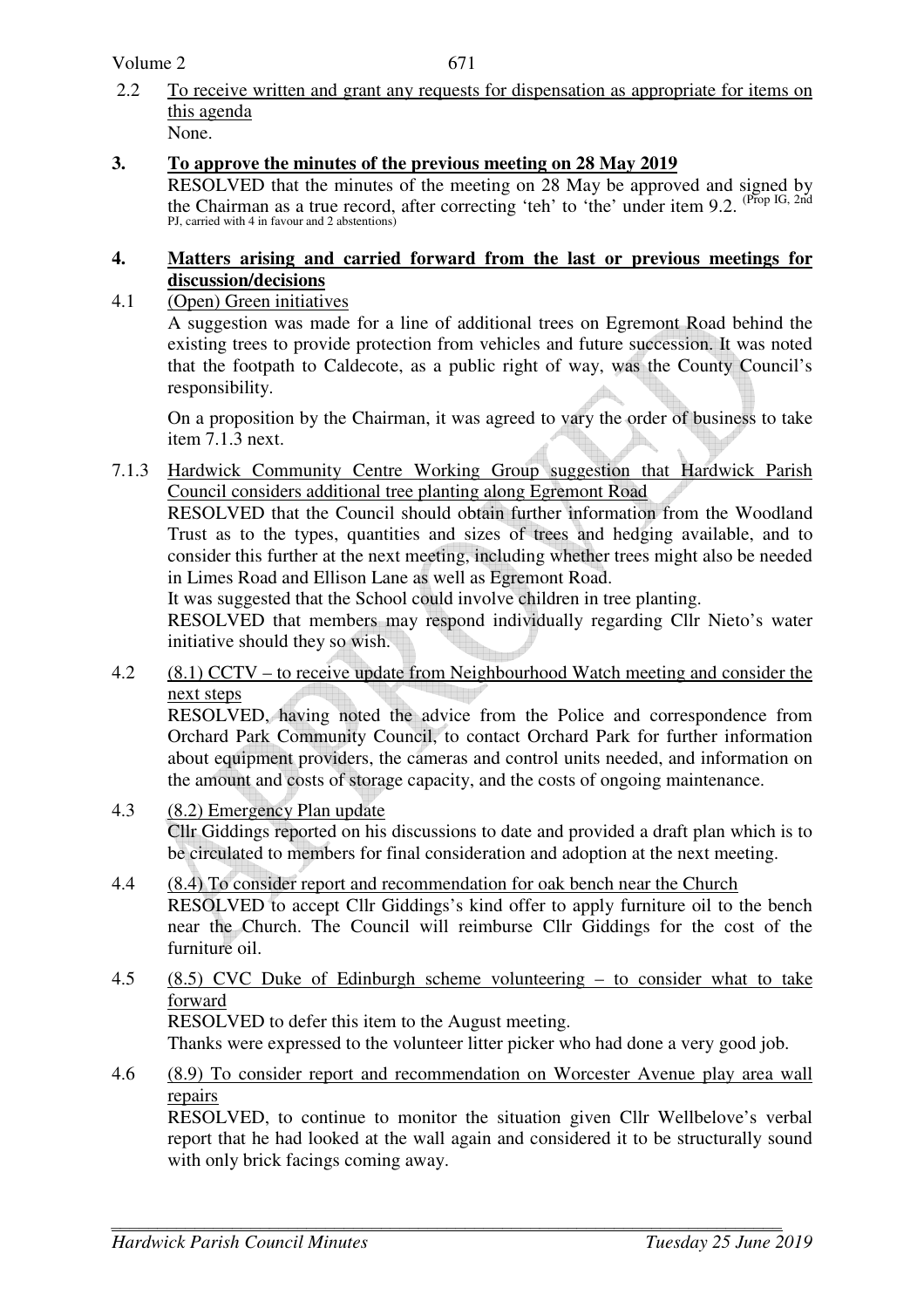4.7 (8.10) Comberton ways – to consider draft response to Greater Cambridge Partnership report

RESOLVED to approve the draft response provided by Cllr Rose, with the addition of the words "either by improvements to Toft Road or by the creation of a direct Greenways link, off the road, joining Portway directly to the Village College," to read:

*"Hardwick Parish Council notes the Comberton Greenway Consultation Report and has the following comments.* 

*The village of Hardwick held a public meeting on 13th November 2018 which supported the principle of the Greenway but had concerns. See attached resolution.* 

*The Parish Council is pleased that the consultation report has noted the importance of extending the Greenway from the Portway through to Limes Road and believes that Greater Cambridge Partnership (GCP) should now survey this extension.* 

*The Parish Council is disappointed that the report does not address the lack of consultation with the village of Hardwick at the preliminary stages and presentation stage of the project with the result that the needs of Hardwick were not adequately considered when drawing up the consultation document. According to the Comberton Greenway Review document (Nigel Brigham and Associates October 2016) Comberton was chosen as an "obvious focus" as a Greenway destination because of the Village College at Comberton although Hardwick was named as a key destination. It is worth pointing out that Hardwick is a larger village than Comberton (and due to grow by another 25% in the next three years) and it is the largest feeder village for the Village College. The Parish Council believes the Greenway should initially provide for two key routes for Hardwick being Hardwick to Cambridge but also Hardwick to Comberton Village College. Hardwick will provide more users of the Greenway than Comberton who already have a cycleway into Cambridge through Barton. There are also opportunities for extending the Greenway from Hardwick to Caldecote (along the route of the Wimpole Way) and to Cambourne. In short the GCP appear to undervalue the importance of Hardwick and to Hardwick of this Greenway. The Parish Council would like to see this addressed by means of a public meeting with GCP in Hardwick before the final design is agreed. The Parish Council would also like the GCP to engage directly with it and address this obvious gap in its consultation process.* 

*The consultation asked for opinions on two routes into Comberton, one through Portway and one down Long Road. The Long Road route has no benefit for Hardwick and this needs to be acknowledged and understood by GCP. The Green End route is better and much preferred but Hardwick is disappointed that the option of a direct route from Hardwick to Comberton Village College appears to have been dropped and the Parish Council believes this should be reconsidered, either by improvements to Toft Road or by the creation of a direct Greenways link, off the road, joining Green End directly to the Village College*. (Prop AG, 2nd PA, unanimous)

# 4.8 (12.3) To consider the RoSPA report

RESOLVED to seek quotations for gaps in the safety surfacing and for the replacement of a broken swing seat at Grenadier Walk, and to order a replacement plug and caps from Kompan for the Multiplay Toddler unit at Egremont Road.

RESOLVED that Cllr Wellbelove should clean the algae from the equipment at the Church Play area and take a look at projecting bolts on the seat at Egremont Road and the skate park equipment including uneven concrete at the base of the fun box and flat bank at the Skate Park.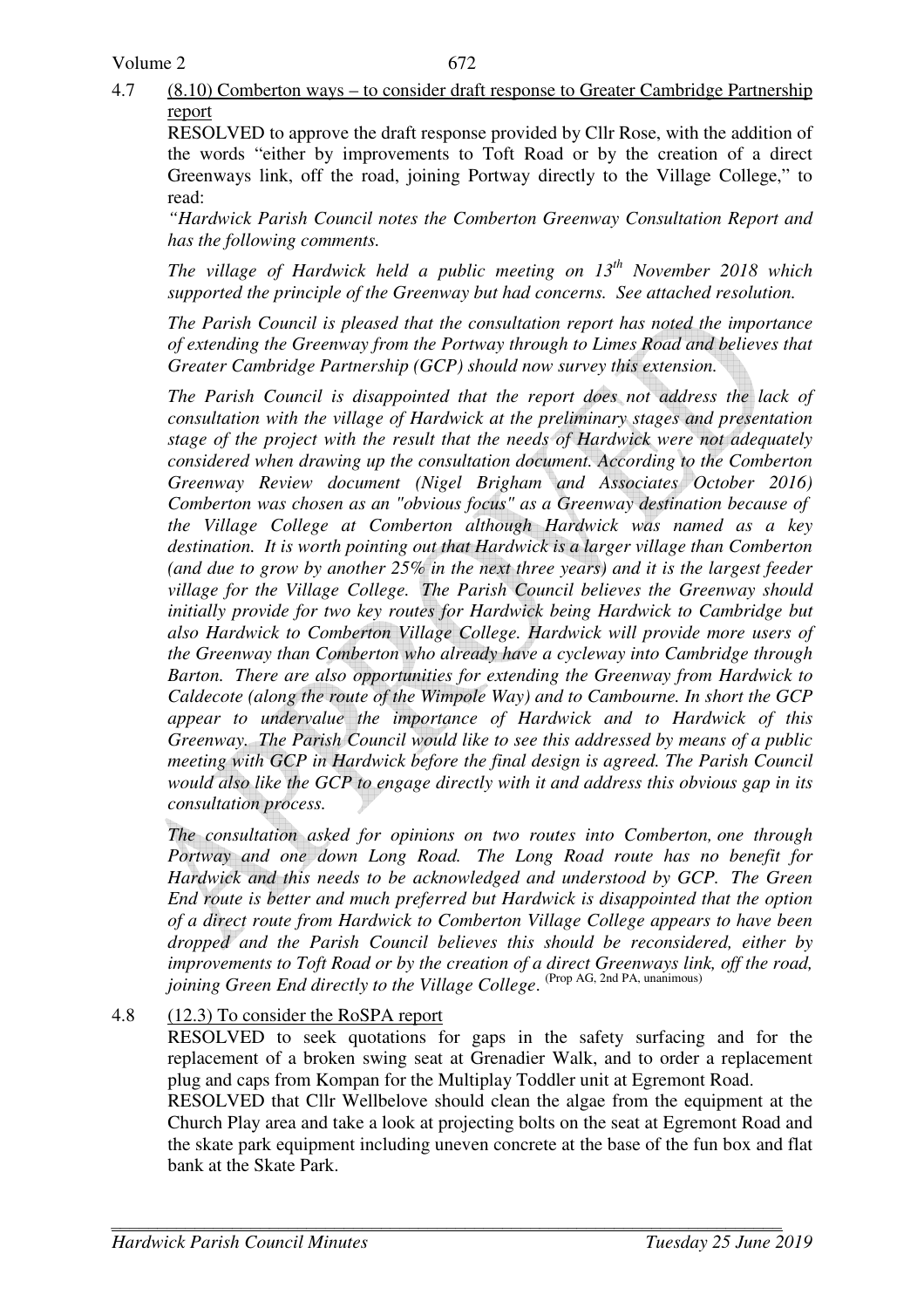Volume 2

- 4.9 (13) Village Plan to consider the next steps RESOLVED that the Chairman should speak to the Hardwick Happenings Editor as it appeared that some areas in the village had not yet received their copies of the plan. RESOLVED to defer this item to the next meeting. RESOLVED that considering whether a Neighbourhood Plan should be undertaken is to be an agenda item for the next meeting.
- 4.10 (13) Request for matting at the Church play area RESOLVED that the Chairman should measure the area concerned and that Cllr Giddings should provide further information about the product involved so that this matter can be considered further at the next meeting.
- 4.11 (Annual Parish meeting) To consider requests for grant funding if received No applications had been received from the groups who expressed an interest at the Annual Parish Meeting.
- 4.12 (4.9 of April meeting) Fly Posting RESOLVED to note that the posters had now been removed. Cllr Giddings's suggestion that he together with a number of other willing residents might be able to refurbish the other notice boards in the village, was gratefully accepted. RESOLVED to agree to Cllr Giddings proposed the formation of a village maintenance group of residents.
- 4.13 (3.2) To appoint representatives on any other organisation or authority, which the Council deems necessary RESOLVED, gratefully noting Martin Cassey's willingness to continue in his previous roles for the time being, to re-appoint him as representative for the Community Bus, Village Plan and Healthcare provision. (Prop AG, 2nd DW, unanimous)
- 4.14 Cutting of grass area near the School to consider reply from CCC RESOLVED, noting that CCC cut the area three times a year, that the Parish Council wishes to retain the current arrangement whereby its contractor also cuts the grass. (Prop AG, 2nd PJ, unanimous)
- 4.15 (9.1) RESOLVED to note that Herts and Cambs Ground Maintenance were unaware that their accountant had chased for payment and would not expect the Parish Council to pay.
- 4.16 (9.2) RESOLVED to note regarding the recent break-in at HSSC that HSSC were responsible for the back door and would be claiming on their insurance.

On a proposition by the Chairman, it was agreed to vary the order of business to take item 7.1.1 next.

7.1.1 Hardwick Community Centre Working Group – Proposal that Hardwick Parish Council resolve to approach the Public Works Loan Board for an interest only loan of £424,000 commencing on or around July 2020 repayable on or around 2023 The Parish Council considered the proposal to approach the Public Works Loan Board (PWLB) for a loan of £424,000, to cover a shortfall in S106 funding due to a delay of at least a year with the St Neots Road development. The Clerk's advice and the advice of James Fisher of SCDC were noted.

On a proposition by the Chairman, the meeting was suspended to enable the Chairman of the Hardwick Community Centre Working Group to speak. He sought the Council's view as to when the funds might be available, as architects had now been employed, and requested clarification for their forthcoming meeting on Monday as to whether the brief would need to be changed.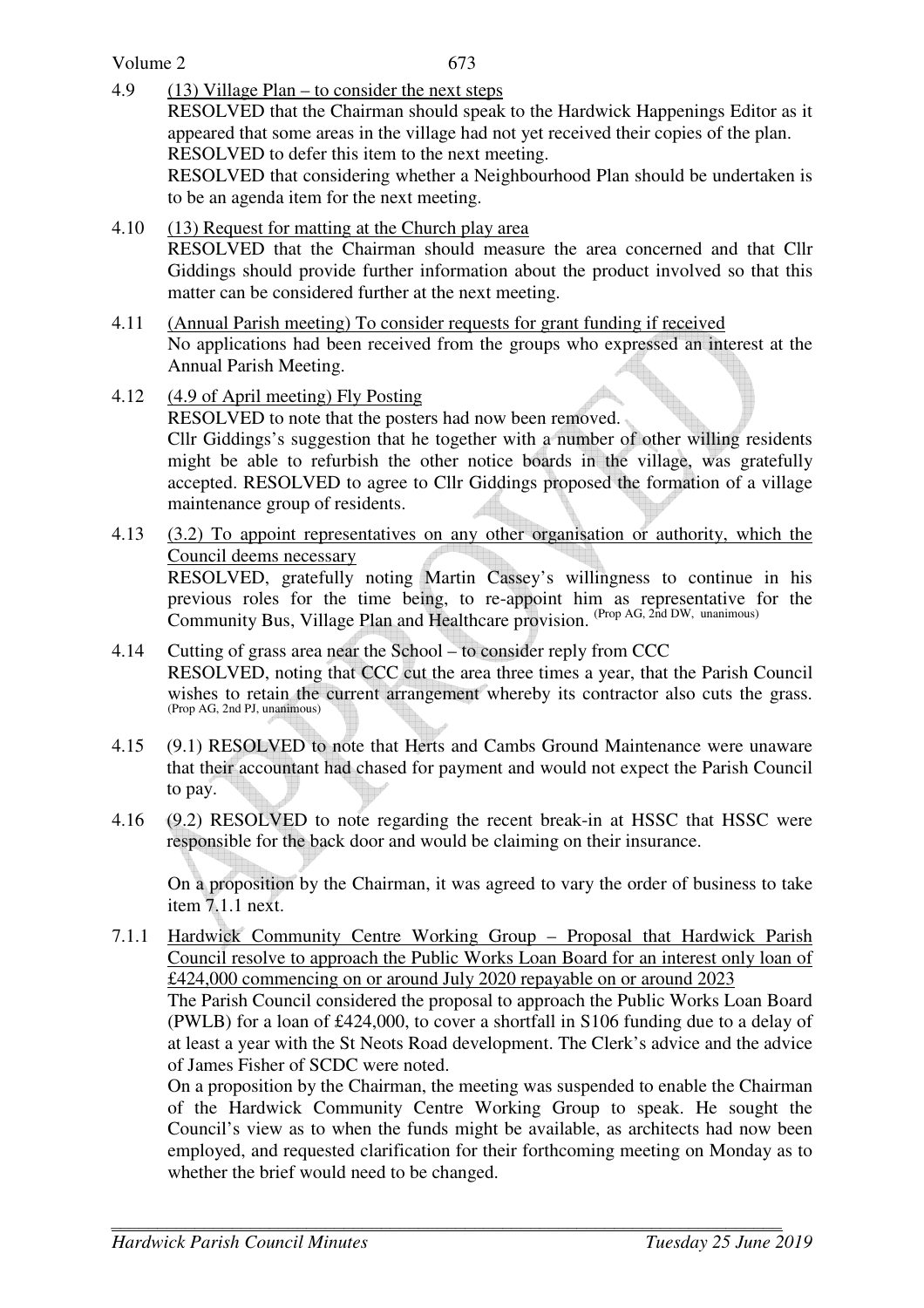The Parish Council expressed reservations about the risk of entering into such a commitment without the certainty of early repayment, given also that building had not commenced, and was not in favour of asking the community to cover the shortfall from an increase in the precept. A suggestion was made that the building might have to be built in a modular way, in stages, using the funds that were available.

RESOLVED to write to James Fisher at SCDC to ask whether he can obtain the necessary information as soon as possible to clarify the position, and contact the PWLB to make enquiries, for information only, whether a loan might be available in principle, and confirm the costs previously indicated and what the terms and conditions would be. In the meantime the Working Group Chairman should raise with the architects the possibility of an amended brief and building a modular building in two phases with an initial phase costing £600,000. (Prop AG, 2nd PJ, unanimous)

Cllr Giddings left the meeting at 9.45 pm and returned at 9.47 pm.

7.1.2 Hardwick Community Centre Working Group – Proposal that Hardwick Parish Council approve the proposed location of the new community centre on the MUGA subject to planning approval

 At 9.47 pm, on a proposition by the Chairman, the meeting was briefly suspended to enable the Chairman of the Hardwick Community Centre Working Group to speak. The meeting resumed at 9.49 pm.

RESOLVED, given that one site was not available as it was the location of the Scout and Guide Hut, and that all the other suggested sites had disadvantages, that the Parish Council approves the proposed location of the new community centre on the MUGA , subject to planning approval by SCDC. (Prop AG, 2nd EC, unanimous)

7.1.3 Hardwick Community Centre Working Group suggestion that Hardwick Parish Council considers additional tree planting along Egremont Road RESOLVED following earlier discussions that the Parish Council is willing for

additional planting to take place and to await the advice of the Woodland Trust on suitable trees for Egremont Road and possibly other areas in the village. Cllr Chamberlain and the Community Centre Working Group Chairman left the

meeting at 9.55 pm.

# **5. Correspondence/communications received**

- 5.1 Resident suggestion for use of telephone kiosk RESOLVED to defer this item pending the decoration and cleaning of the kiosk.
- 5.2 CCC Invitation to apply for Local Highways Improvement funding 2020/2021 RESOLVED to defer consideration of the LHI application to the July meeting following discussion of the village plan priorities. On a proposition by the Chairman it was agreed to vary the order of business to take item 7.4 at this point.
- 7.4 Proposal that the Council submits Millers Way and St Neots Road from No 1 to Cambridge Road as suggestions for roads/paths requiring repair in response to Cllr Nieto's email RESOLVED to propose the re-surfacing of Miller's Way in response to Cllr Nieto's request for suggestions of roads/paths requiring repair.
- 5.3 CCC Street lighting electricity to consider what arrangements need to be made RESOLVED to await further information on the costs along with guidance from CCC.
- 5.4 Hill allotments and associated parking area to consider if the Council wishes to accept the transfer or to agree alternative arrangements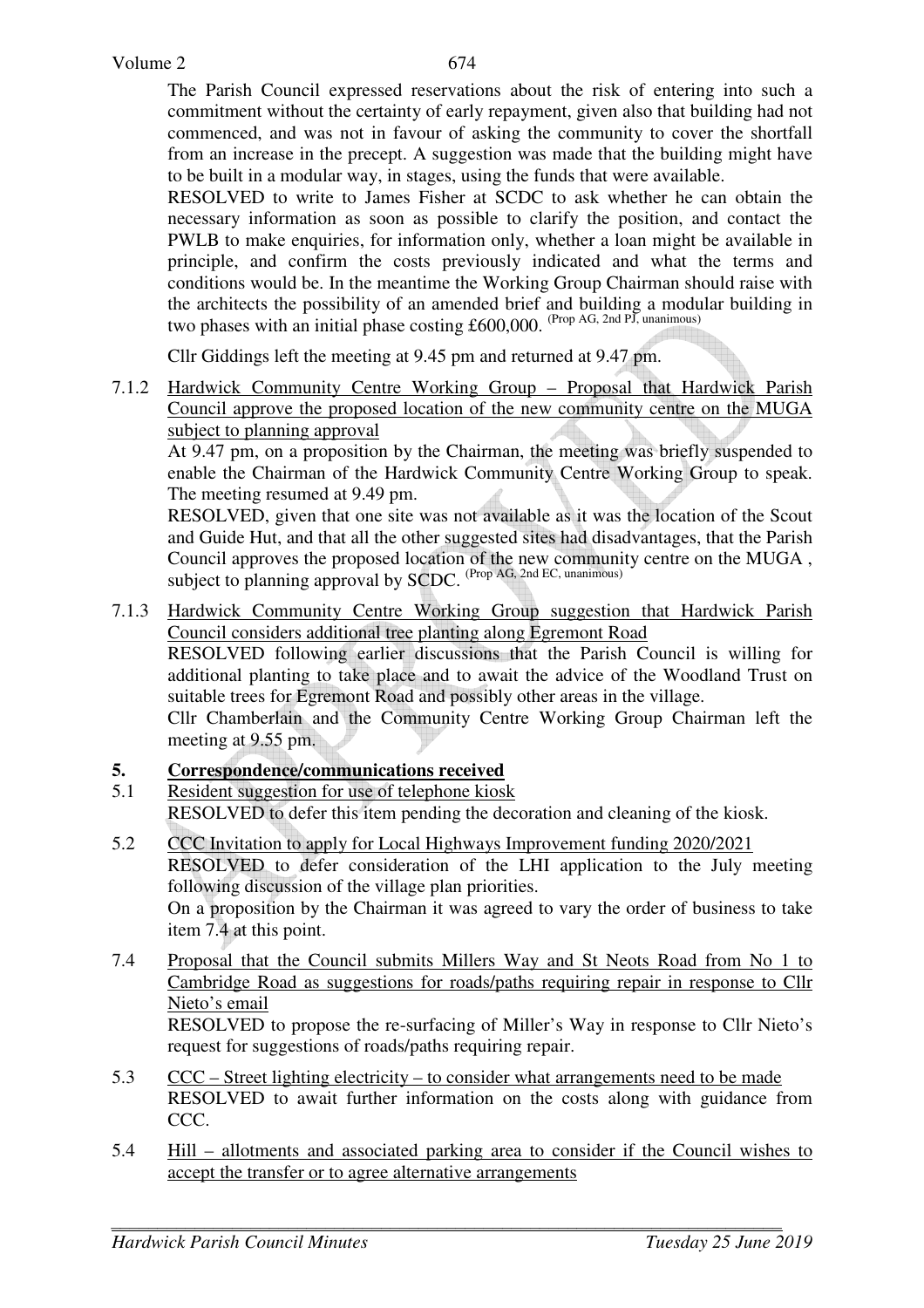The Clerk's advice that only "statutory allotment sites" had legal protection, was read out and noted.

Cllrs Giddings and Wellbelove declared an interest as allotment holders.

 RESOLVED to respond to Hill that the Parish Council wishes to accept the transfer of the allotment provision and associated parking area to the Parish Council, as a statutory allotment. (Prop PJ, 2nd IG, unanimous)

RESOLVED that Cllrs Wellbelove and Giddings should enquire with the Chairman of the Allotments Association whether the Association wishes to take on the management of the allotments.

Cllr Ashton left the meeting briefly at 10.12 pm and returned at 10.14 pm.

#### **6. Planning Applications and Decision notices and tree works applications**

- 6.1 Planning applications received since the last meeting
- 6.1.1 S/1858/19/FL 6 Bramley Way Demolition of existing garage and erection of two storey side and front extension and single storey rear lean-to extension RESOLVED to support the application. (Prop AG, 2nd PJ, unanimous)

 On a proposition by the Chairman, the order of business was varied to take item 6.1.3 next.

- 6.1.3 S/2021/19/FL 23 Bramley Way Two storey side and rear extension, single storey front extension and dropped kerb RESOLVED to support the application. (Prop AG, 2nd PJ, unanimous)
- 6.1.2 SCDC Draft Bourn Airfield New Village Supplementary Planning Document RESOLVED to hold a public meeting in mid-July. The Parish Council will consider its formal response at its July meeting.

RESOLVED that the public meeting be publicised on the notice boards and on the website and Facebook to promote awareness of the consultation among residents. Cllr Chamberlain is to ask District Cllr Tumi Hawkins and Cllr Des O'Brien of Bourn Parish Council if they can attend. District Cllr Chamberlain left the meeting at 10.22 pm.

- 6.1.4 S/4619/18/RM Land east of Highfields Road, Highfields Caldecote Approval of matters reserved for appearance, landscaping, layout and scale following outline planning permission S/2510/15/OL for phase 1 (66 dwellings) of the residential development with associated infrastructure Noted.
- 6.2 SCDC Decision Notices None.
- 6.3 Tree Works Applications None.

# **7. Members reports and items for information only**

- 7.1 New Housing Developments and Planning Obligations Cllr Rose's previously circulated written report was noted.
- 7.1.1 Hardwick Community Centre Working Group Proposal that Hardwick Parish Council resolve to approach the Public Works Loan Board for an interest only loan of £424,000 commencing on or around July 2020 repayable on or around 2023 Taken earlier.
- 7.1.2 Hardwick Community Centre Working Group Proposal that Hardwick Parish Council approve the proposed location of the new community centre on the MUGA subject to planning approval